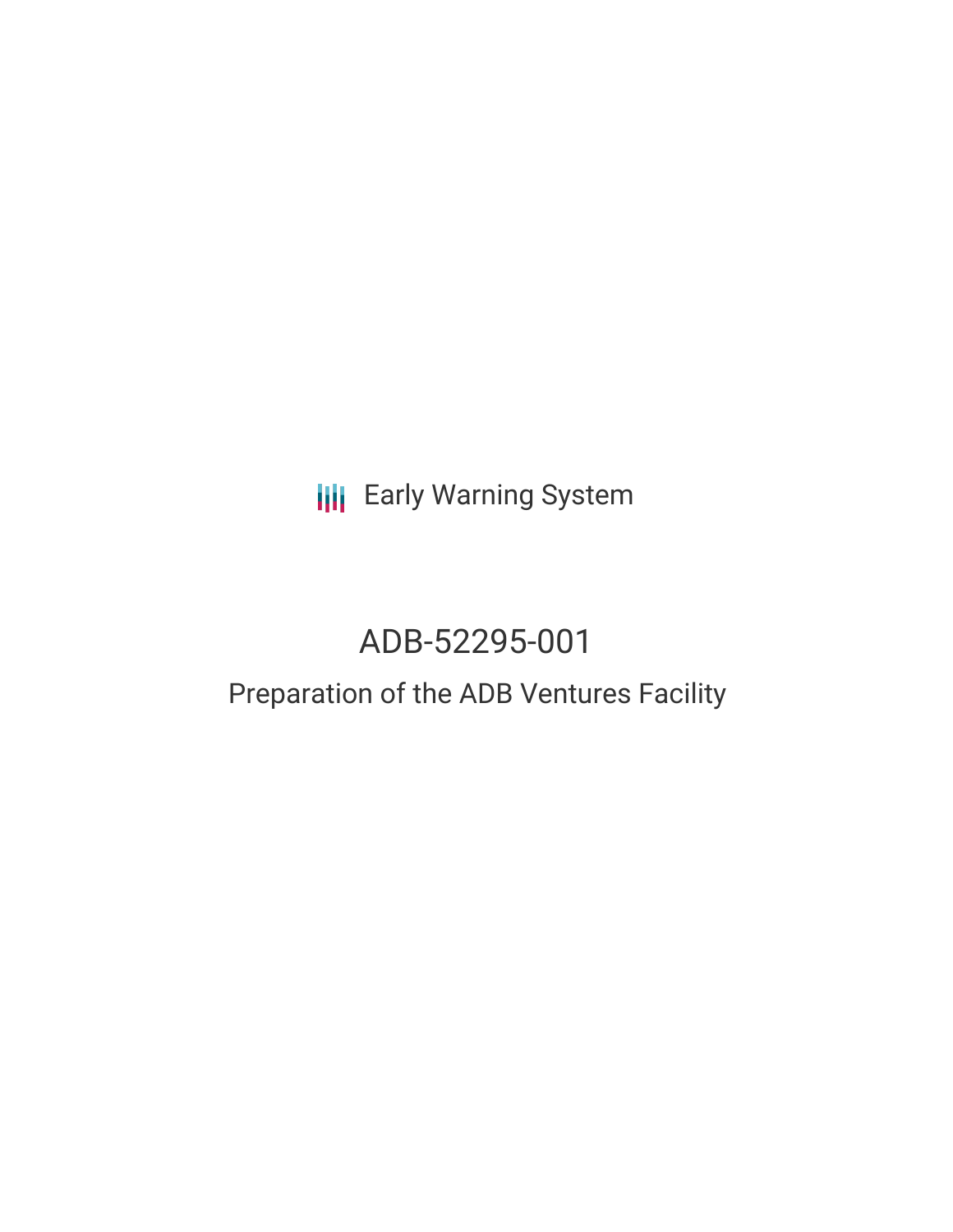

#### **Quick Facts**

| <b>Financial Institutions</b>  | Asian Development Bank (ADB) |
|--------------------------------|------------------------------|
| <b>Status</b>                  | Proposed                     |
| <b>Bank Risk Rating</b>        |                              |
| <b>Sectors</b>                 | Communications               |
| Investment Type(s)             | <b>Advisory Services</b>     |
| <b>Investment Amount (USD)</b> | $$3.00$ million              |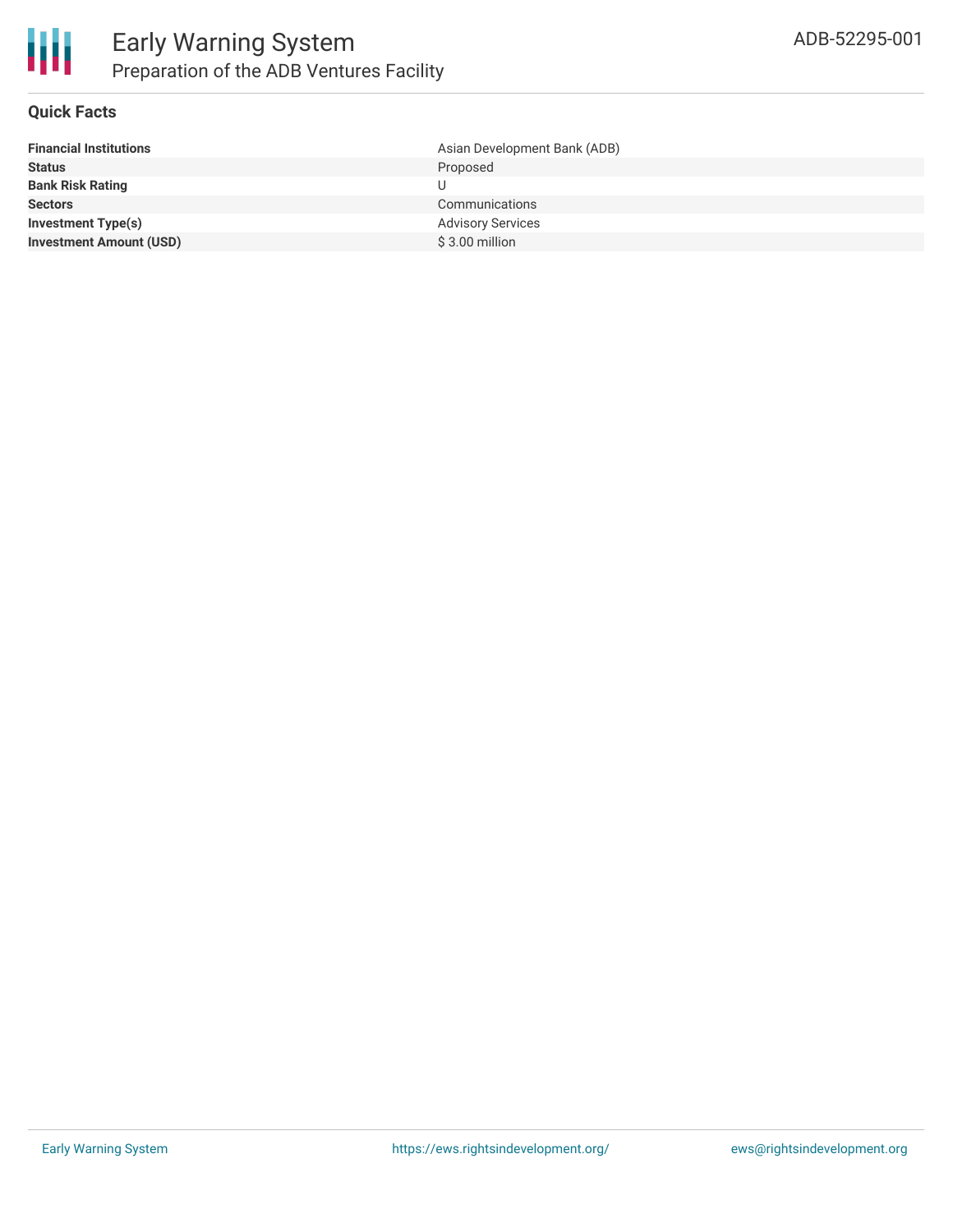

### **Project Description**

According to ADB website, this TRTA will design, pilot, setup, and operationalize the Asian Development Bank (ADB) Ventures Facility (the Facility): a multi-donor trust fund that will contribute towards the sustainable development goals by deploying and scaling impactful technologies and business models throughout the developing Asia-Pacific. The Facility fills an operational gap allowing ADB's Private Sector Operations (PSOD) to provide funding at all stages of the business life cycle. Where necessary PSOD will adopt a One ADB approach, working closely with regional and knowledge departments to leverage ADB's client networks, operations, and industry knowledge. The Facility will have two components: a TA funded business support program and an investment fund.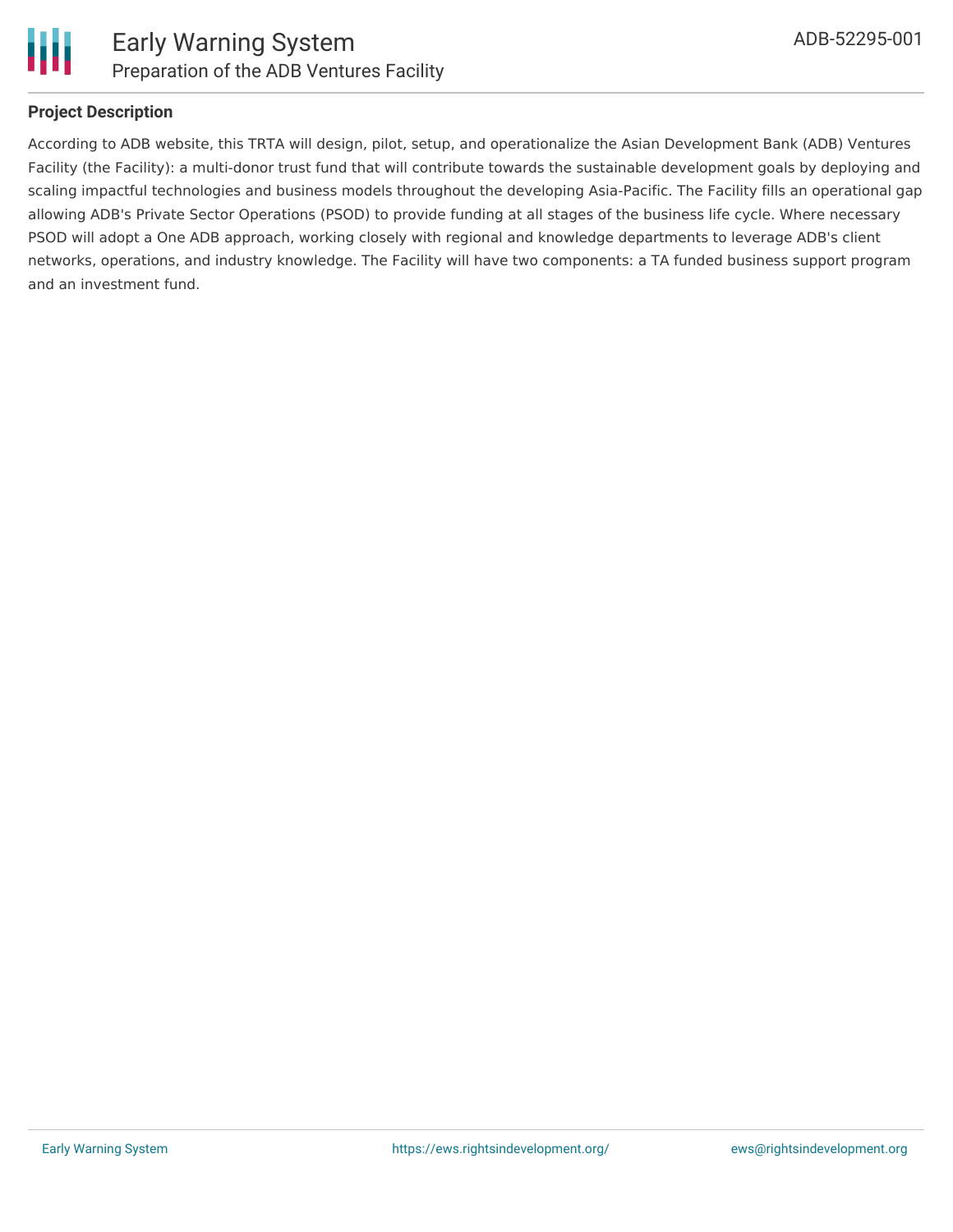

### **Investment Description**

Asian Development Bank (ADB)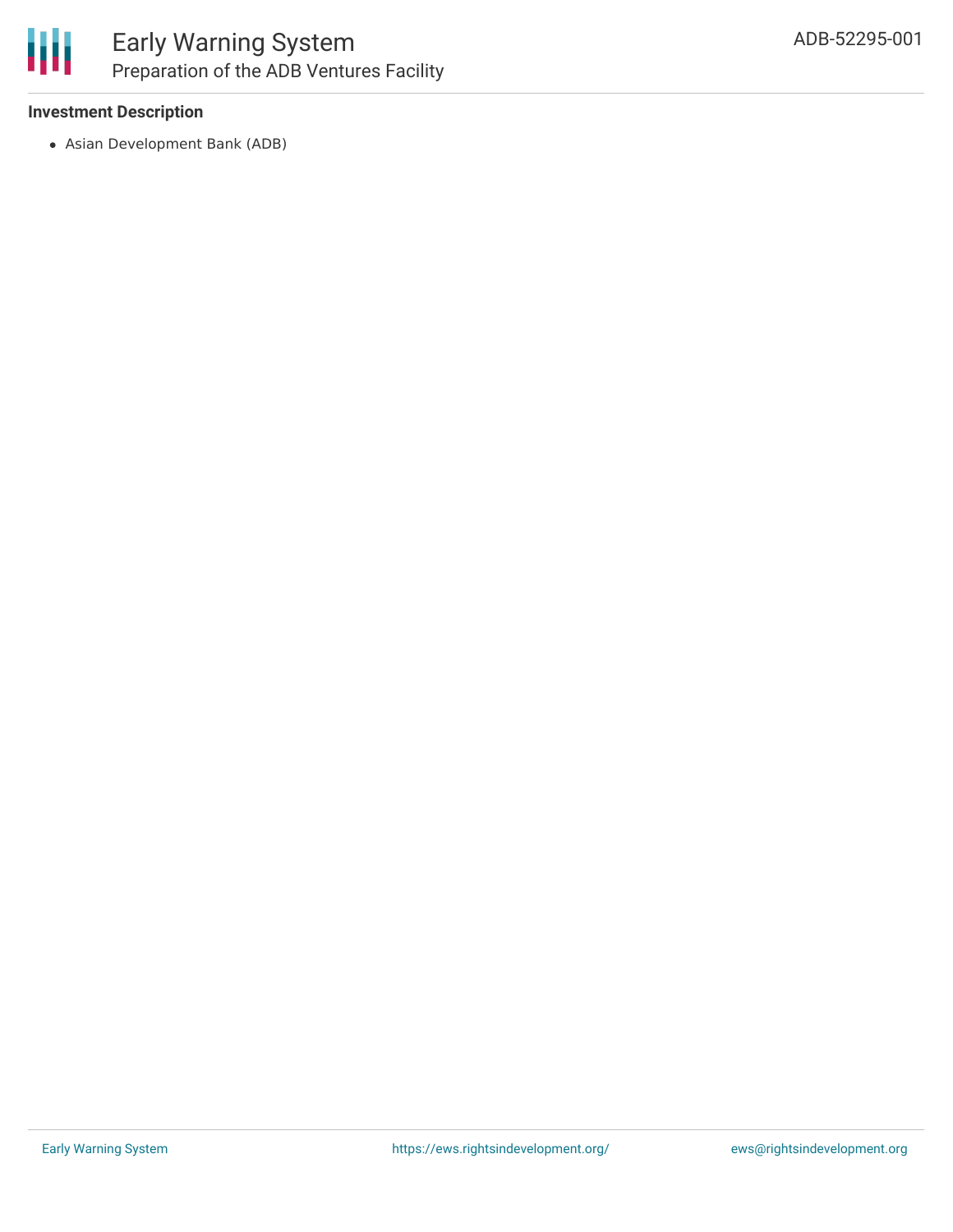

#### **Contact Information**

No contact information provided at the time of disclosure.

#### **ACCOUNTABILITY MECHANISM OF ADB**

The Accountability Mechanism is an independent complaint mechanism and fact-finding body for people who believe they are likely to be, or have been, adversely affected by an Asian Development Bank-financed project. If you submit a complaint to the Accountability Mechanism, they may investigate to assess whether the Asian Development Bank is following its own policies and procedures for preventing harm to people or the environment. You can learn more about the Accountability Mechanism and how to file a complaint at: http://www.adb.org/site/accountability-mechanism/main